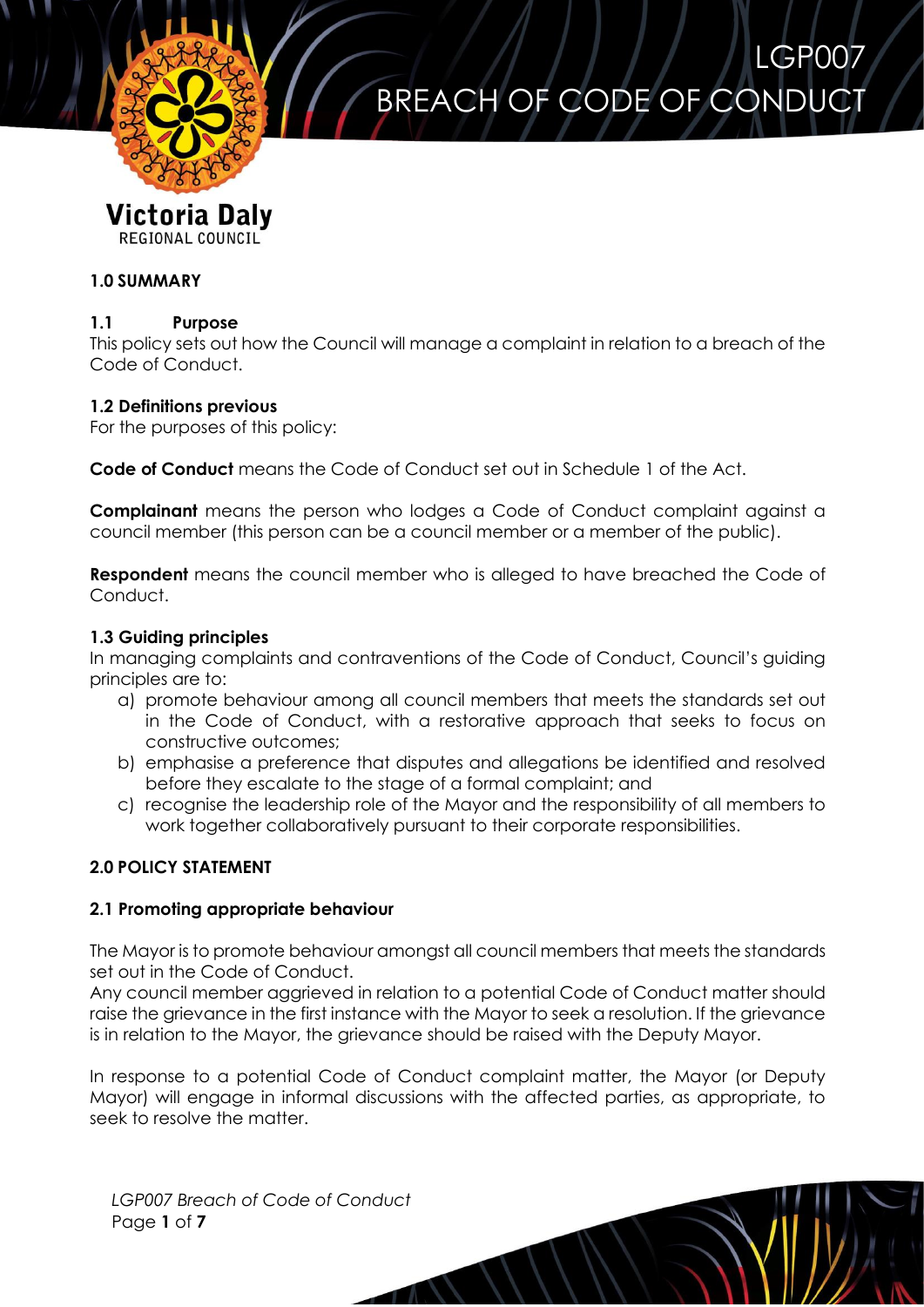

#### **2.2 Confidentiality**

Information regarding a complaint is confidential, including the complaint form, statements from any parties, and reports provided by the CEO regarding the status of a complaint.

Complaints will only be formally discussed by the Council or council panel during confidential sessions. Minutes kept by the Council or a council panel are confidential information in accordance with regulation 49(f) of the Local Government (General) Regulations 2021.

#### **2.3 Complaint requirements**

The Act requires that a complaint alleging a breach of a Code of Conduct must:

- a) be in the approved form (available on the council website); and
- b) be made within three (3) months of the alleged breach of the Code of Conduct.

A Code of Conduct complaint must be lodged with the CEO, who will assess whether or not the complaint complies with the above requirements. If it appears that a complaint does not comply with the above requirements, the CEO will notify the complainant of the issues with the form of the complaint as soon as practicable and allow the complainant the opportunity to lodge a revised complaint.

#### **2.4 Notifications to parties**

When a complaint is received, the CEO will provide notifications to the complainant and the respondent, in accordance with the requirements of the Act and Local Government (General) Regulations 2021.

The CEO carries out the role of secretariat in relation to a complaint and communicates with complainant, respondent and any relevant witnesses on behalf of the Council or council panel.

# **2.5 Referral to LGANT**

The CEO will refer the matter to LGANT if a complainant council member or respondent has elected to refer the complaint to LGANT under section 124(3) of the Act.

*Note: A complainant who is not a council member does not have the option to request referral to LGANT.*

#### **2.6 Initial consideration by Council**

The CEO will refer the complaint to the Council for consideration in confidential session in the next council meeting, unless the complaint has been referred to LGANT in accordance with clause 8 above.

*LGP007 Breach of Code of Conduct* Page **2** of **7**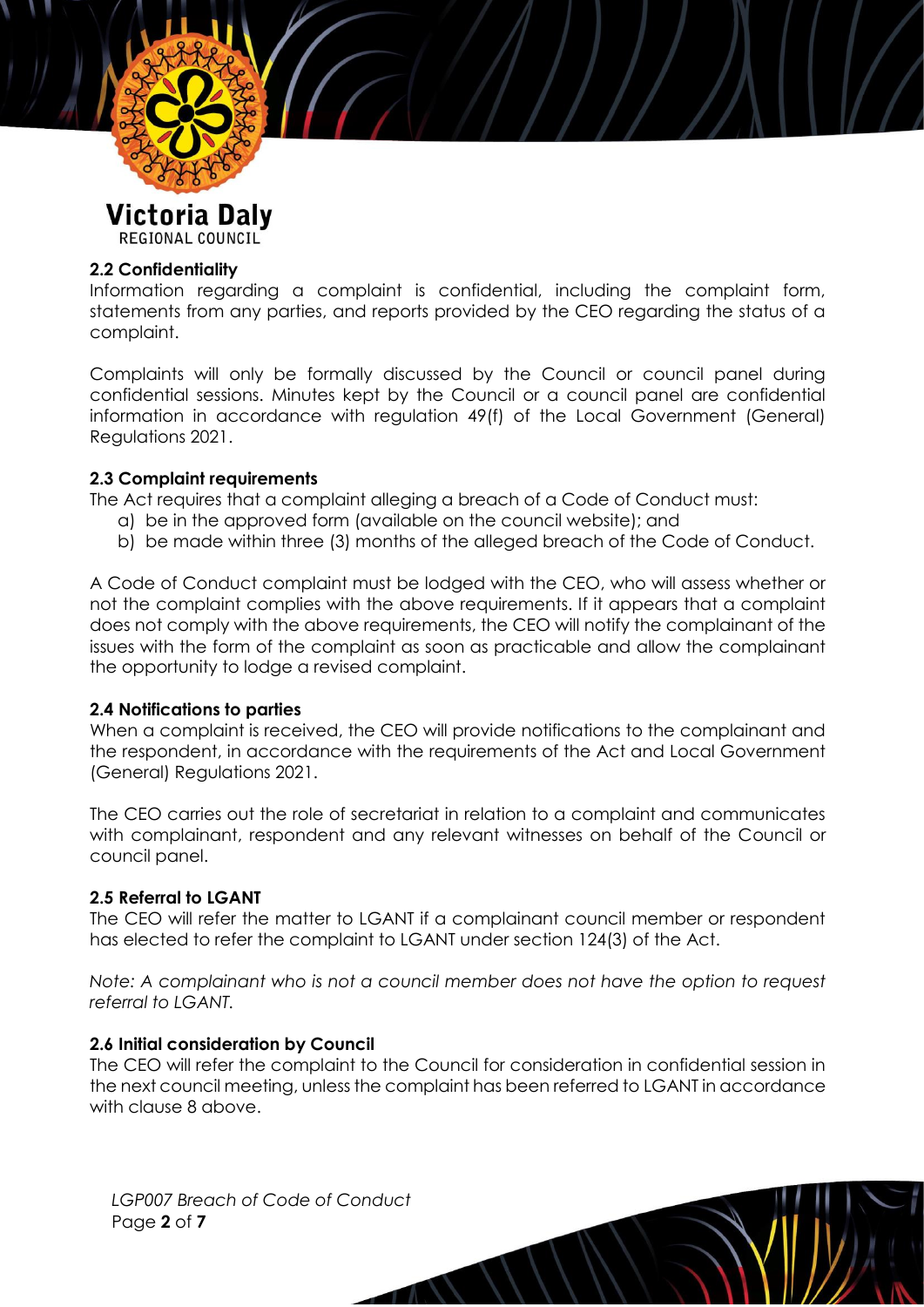

Before the council meeting, the CEO will establish a list of suitable third parties who do not have a conflict of interest and are willing to accept a referral of the matter (if the council decides to refer the matter).

The CEO will provide a copy of the complaint and any response from the respondent, the list of suitable third parties and a draft terms of reference for Council's consideration.

The complainant, respondent and any council member with a conflict of interest in relation to the complaint are required to leave the meeting room during any discussion, consideration or decision relating to the complaint.

When considering a Code of Conduct complaint, Council has the following three options:

- a) refer the complaint to a third party for advice with Council to decide the complaint (see clause 9.1); or
- b) refer the complaint to a council panel for the panel to decide the complaint (see clause 9.2); or
- c) decide the matter as the Council (see clause 10).

# **2.6.1 Referral to third party**

Council may decide to refer the complaint to an independent third party for advice and recommendations by taking into the consideration the following:

- a) whether the complainant or respondent requested the involvement of a third party;
- b) the costs, if any, of referring the matter to a third party;
- c) whether the advice of a third party is reasonably expected to assist in achieving constructive outcomes for the parties involved;
- d) whether advice of a third party is reasonably expected to be received and able to be considered by the Council prior to the expiry of the 90 day period.

Council will not refer the matter to a third party unless satisfied of (c) and (d).

Examples of a third party are: an alternative dispute practitioner; a mediator; a person experienced in local government matters; and a person experienced in conflict resolution.

Where the matter is referred to a third party, the terms of reference will include that the third party is to do the following:

- a) consider the complaint and discuss with each of the parties;
- b) explore and follow up avenues for resolution between the parties;
- c) if resolution is not achievable, then the third party is to:
	- (i) ensure natural justice is provided to both parties;
	- (ii) interview any witnesses if necessary to form a view;
	- (iii) provide a written report to Council by a specified date covering the process, summary of evidence, attempts to resolve and recommendation;
	- (iv)provide a draft decision notice that may be used if council decide to adopt the recommendation.

*LGP007 Breach of Code of Conduct* Page **3** of **7**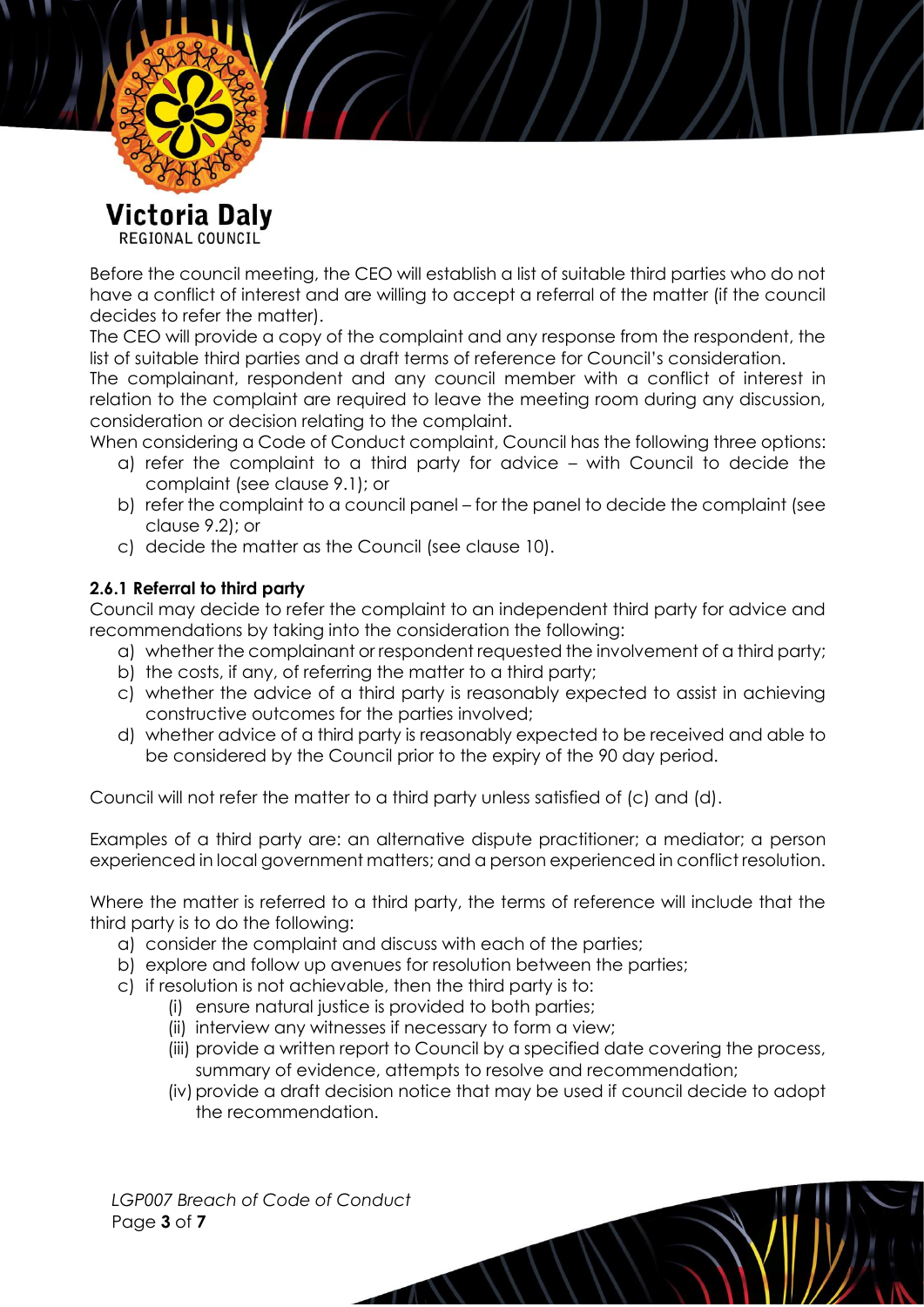

Upon receiving the advice and any recommendations from the third party, provided the Council is satisfied that each party has been able to put their case and respond to any allegations of the other party, the Council will then decide the complaint. The Council is not bound by any advice or recommendations received from the third party.

Once the written report and draft decision notice is provided to the third party, the Council must decide the complaint (see clause 10.2).

# **2.6.2 Referral to council panel**

Council may decide to refer the complaint to a council panel for decision.

In order to fulfil the secretariat role in managing the Code of Conduct complaints process, the CEO will be in attendance at council panel meetings.

If the Council decides to refer the complaint to a council panel, the Council will establish a council panel for the complaint.

The composition of the council panel will be the following:

- a) the Mayor (as chair of the council panel) unless the Mayor is the complainant, respondent or has a conflict of interest;
- b) if the Mayor/President] is the complainant, respondent or has a conflict of interest – the Deputy Mayor will be the chair of the council panel.
- c) if neither the Mayor or Deputy Mayor meet the requirements the Council will choose a council member who is not the complainant or respondent and does not have a conflict of interest to chair the council panel;
- d) two other council members who are not the complainant or respondent and do not have a conflict of interest.

# **2.7 Council or council panel process**

The Council or the council panel will consider the complainant's written complaint and, if received, the respondent's written response to the complaint. In keeping with natural justice principles, the CEO will ensure that each party has a fair opportunity to provide comment on submissions from the other party.

# **2.7.1 Requests for information**

If the Council or council panel requires further information to determine whether a breach of the Code of Conduct occurred, the Council or council panel may request information from the complainant, respondent, or any relevant witnesses. The request for information will specify:

- a) the information that is being sought;
- b) that the information is to be provided as a written statement (including a statutory declaration); and
- c) a reasonable timeframe to receive the statement (between 3 and 14 days).

*LGP007 Breach of Code of Conduct* Page **4** of **7**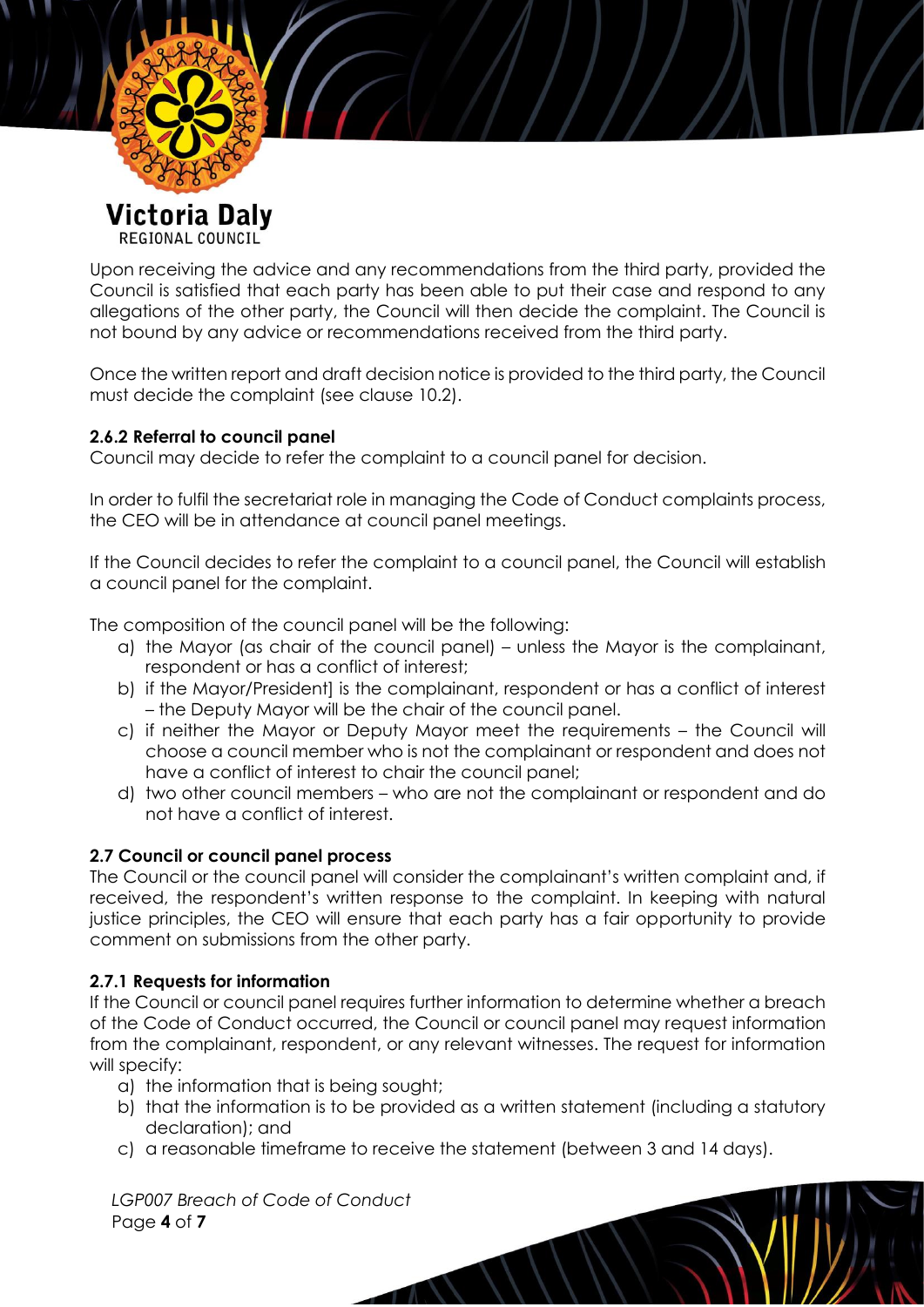

Any requests for information from council staff members will be appropriately directed and facilitated through the CEO. The Council or council panel will not make direct requests to a council staff member.

# **2.7.2 Decision**

The Council or council panel will decide the complaint after the following steps have been completed:

- a) the members have considered the written complaint;
- b) the members have considered all written submissions and statements; and
- c) the members have read and considered the report from the third party (if applicable).

The Council can make the following decisions:

- a) to take no action (and not make a decision about whether the respondent breached the Code of Conduct);
- b) that the respondent did not breach the Code of Conduct; or
- c) that the respondent breached the Code of Conduct.

If the complainant is found by the Council or council panel to have breached the Code of Conduct, the Council or council panel may decide to:

- a) take no action (for example, if it is evident that appropriate steps have already taken place to address the conduct or the issues has been resolved between the affected parties); or
- b) either or both of the following:
	- (i) issue a reprimand to the respondent (for example, a reprimand may be a formal expression of disapproval in writing in the decision notice);
	- (ii) recommend that the complainant, respondent or any other person attend training, mediation or counselling by a specified date.

In choosing from the above options, preference will be given to the option that the Council or council panel considers most likely to result in a constructive outcome.

If training, mediation or counselling is recommended to a council member, the council member may use their professional development allowance, if available, towards the cost of the training, mediation or counselling.

# **2.7.3 Decision notice**

After the Council or council panel decides the complaint, the CEO will, as soon as practicable, draft a written decision notice that sets out the following matters:

- a) the Council or council panel's decision and the reasons for it; and
- b) any right the person to whom the notice is to be given has, under the Local Government Act 2019 or another Act, to apply for a review of the decision, to apply for a consideration of the matter or to appeal the decision.

*LGP007 Breach of Code of Conduct* Page **5** of **7**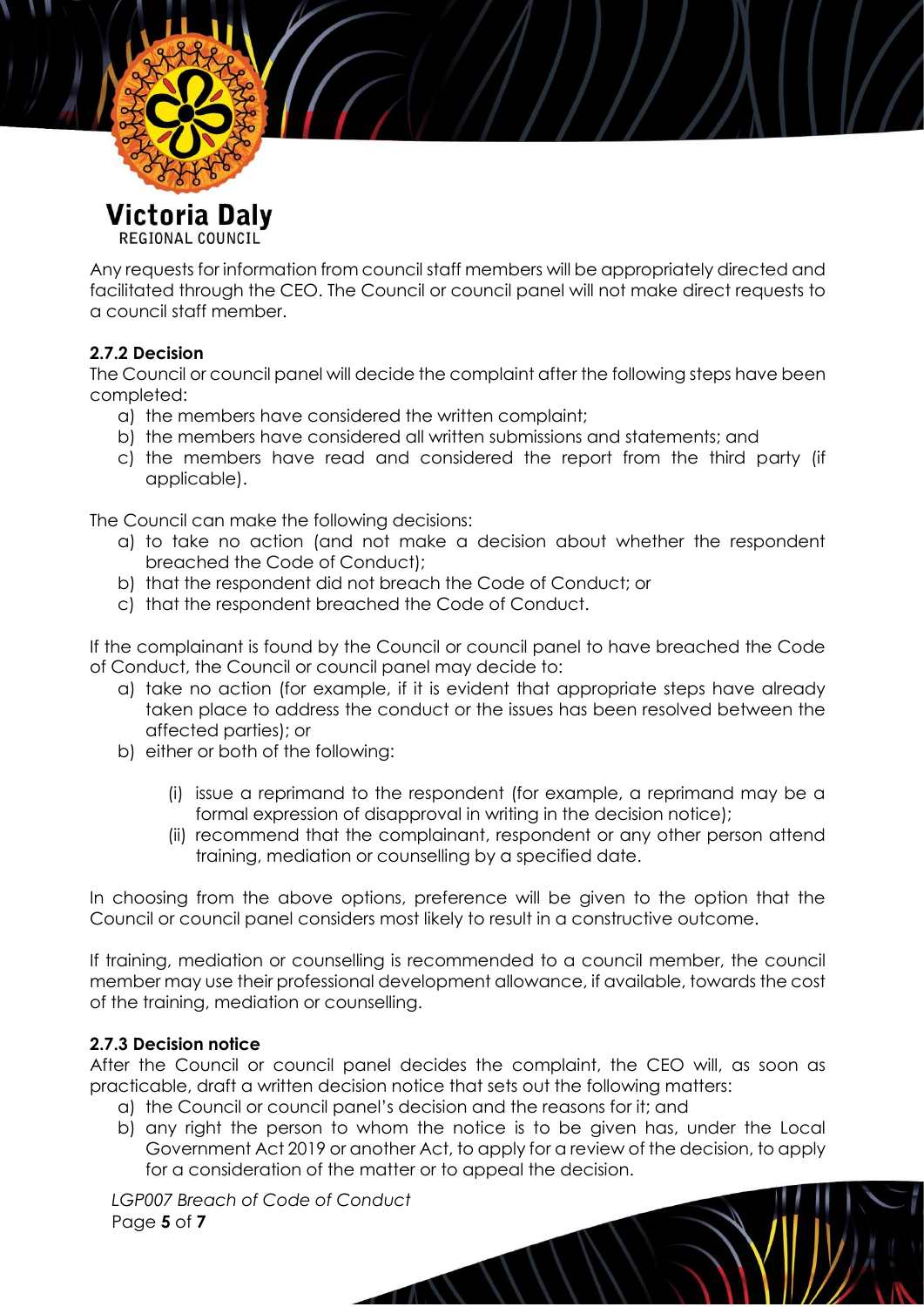

The draft decision notice is to be electronically provided to the council member who chaired the meeting in which the Council decided the complaint, or if a council panel decided the complaint, to all members of the council panel. The decision notice is to be authorised by the chair or the council panel and may be authorised remotely, if this is more practicable in the circumstances.

Within 90 days of receipt of the complaint was initially received by the CEO, and as soon as practicable after a decision has been authorised by the chair or council panel, the CEO will provide the authorised decision notice to the complainant and the respondent.

The decision notice will set out the decision and the reasons for the decision. It will also state that within 28 days of receiving the notice, either party may apply to LGANT to reconsider the complaint.

# **2.7.4 Summary of decision**

After the expiry of the 28 day appeal period, the CEO will seek advice from LGANT as to whether any of the parties have applied to LGANT for consideration of the complaint under section 126(3) of the Act.

If no parties have applied to LGANT for consideration of the complaint, the CEO will prepare a summary of the decision to be reviewed by the Council or council panel in the confidential session of the next meeting of the Council or council panel. The summary of the decision is to set out the following information:

- a) the names of the complainant and respondent;
- b) the date of the decision;
- c) a concise description of the conduct alleged to have been a breach of the Code of Conduct;
- d) if a Code of Conduct was found to be breached the item(s) of the Code of Conduct that the respondent breached; or
- e)
- f) if a Code of Conduct was not found to be breached that no breach of the Code of Conduct was established by the Council or council panel; and
- g) any actions or recommendations made by the Council or council panel.

The Council or council panel will consider the summary of the decision and, subject to the Council's or council panel's approval of the information that is to be included, finalise the summary.